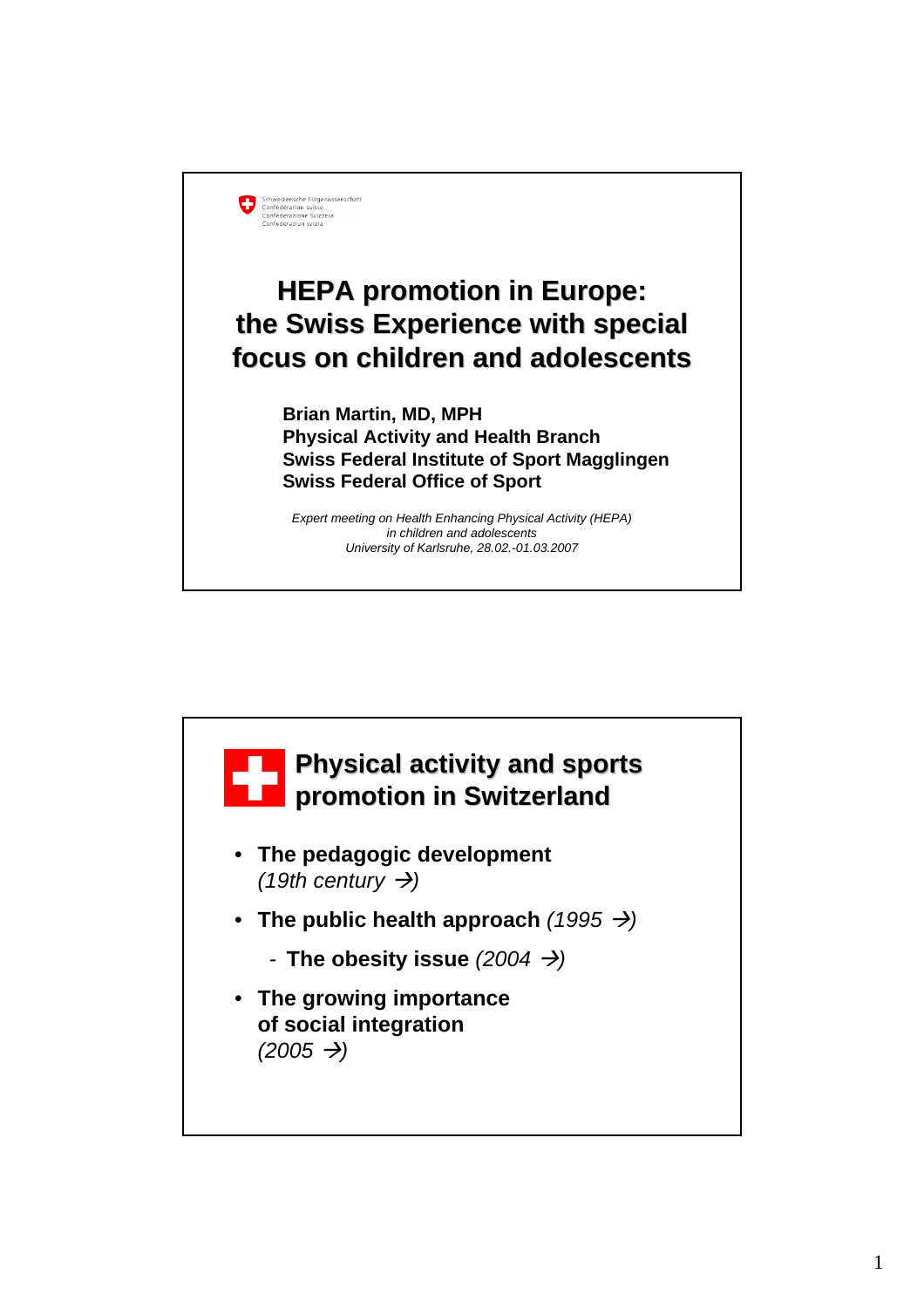

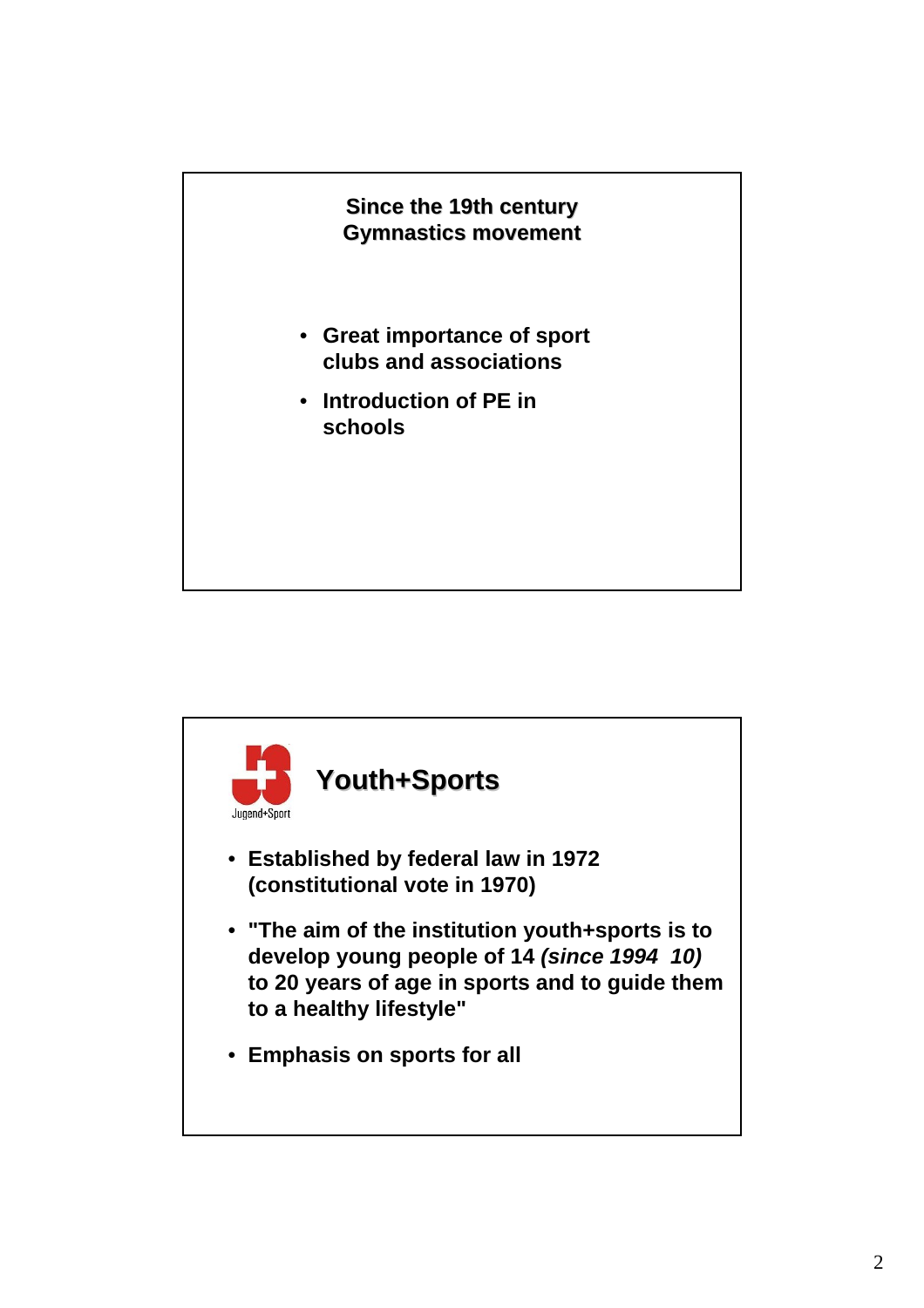

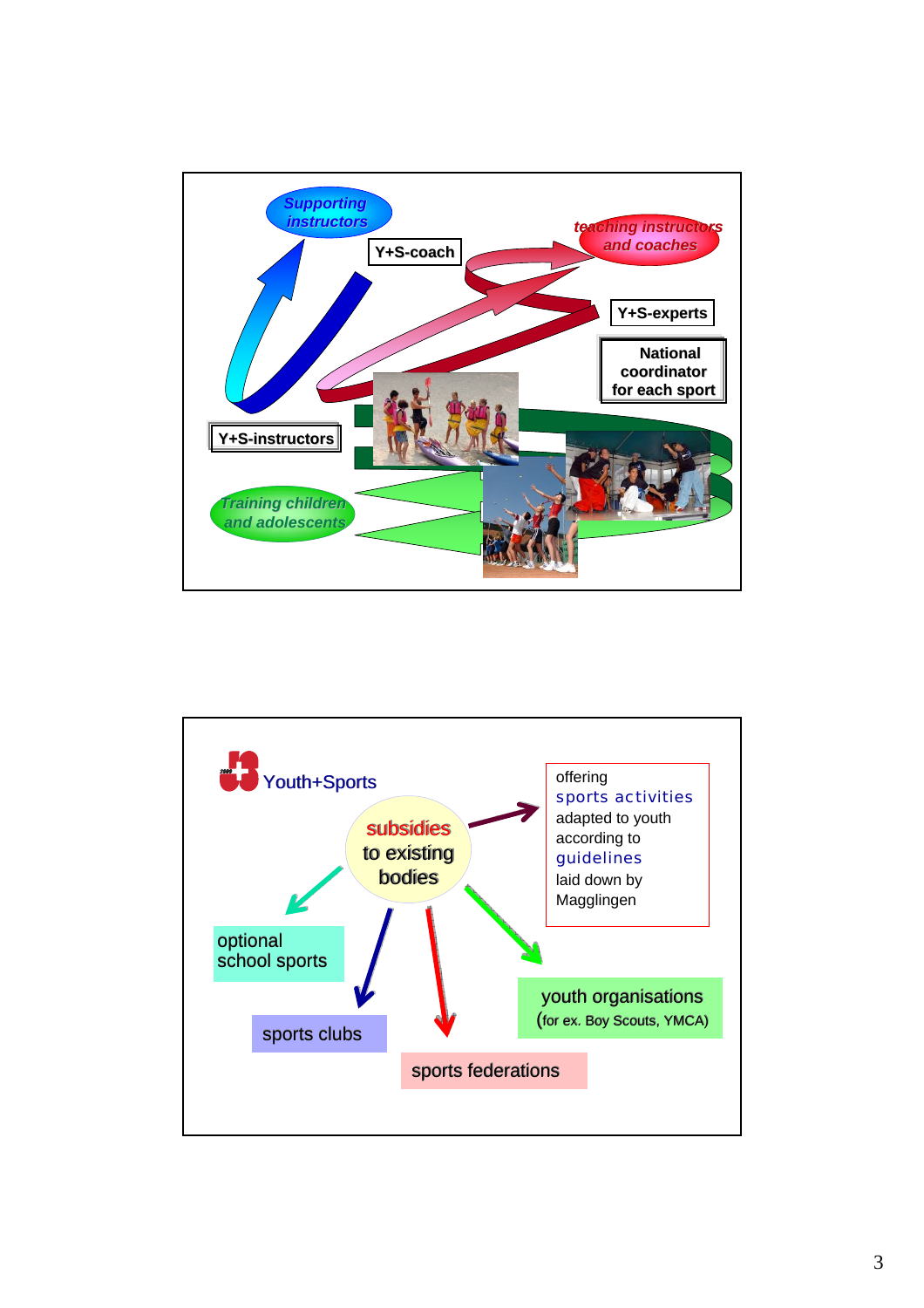

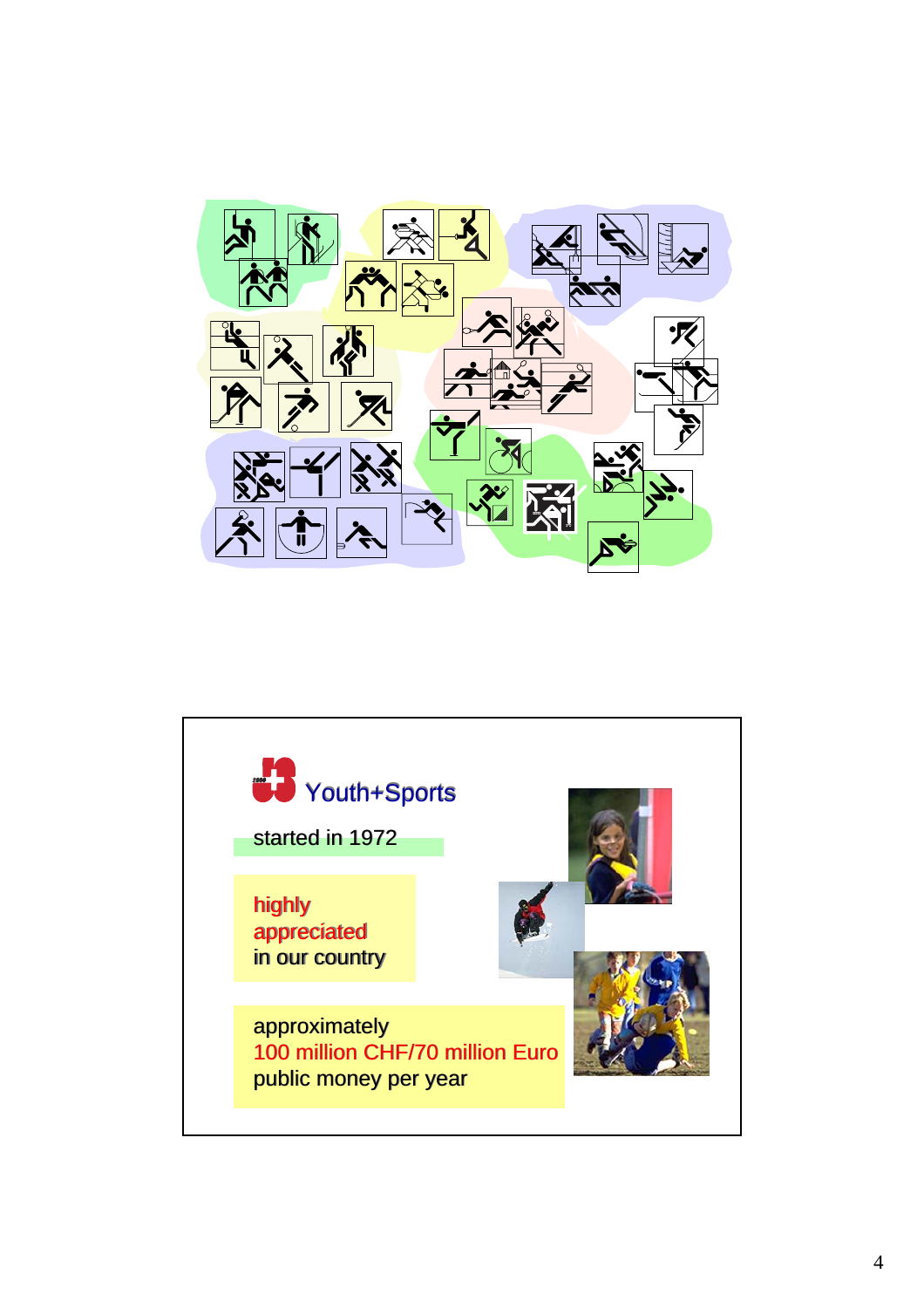

- **findings**
- **Physical activity in Switzerland**
- **Health promotion through physical activity and health: Finland and the Netherlands**
- **→ Consensus: need for a national programme**

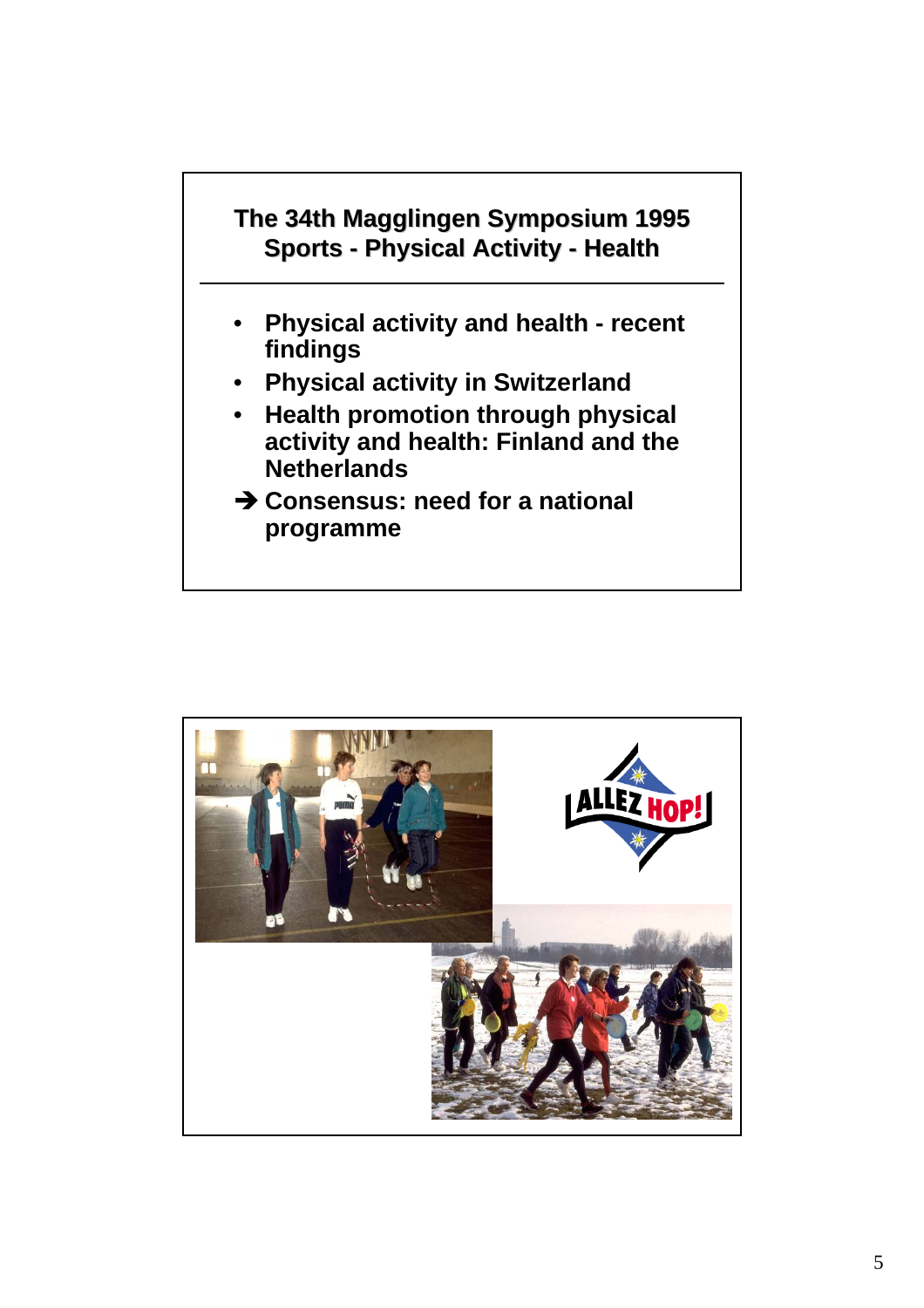

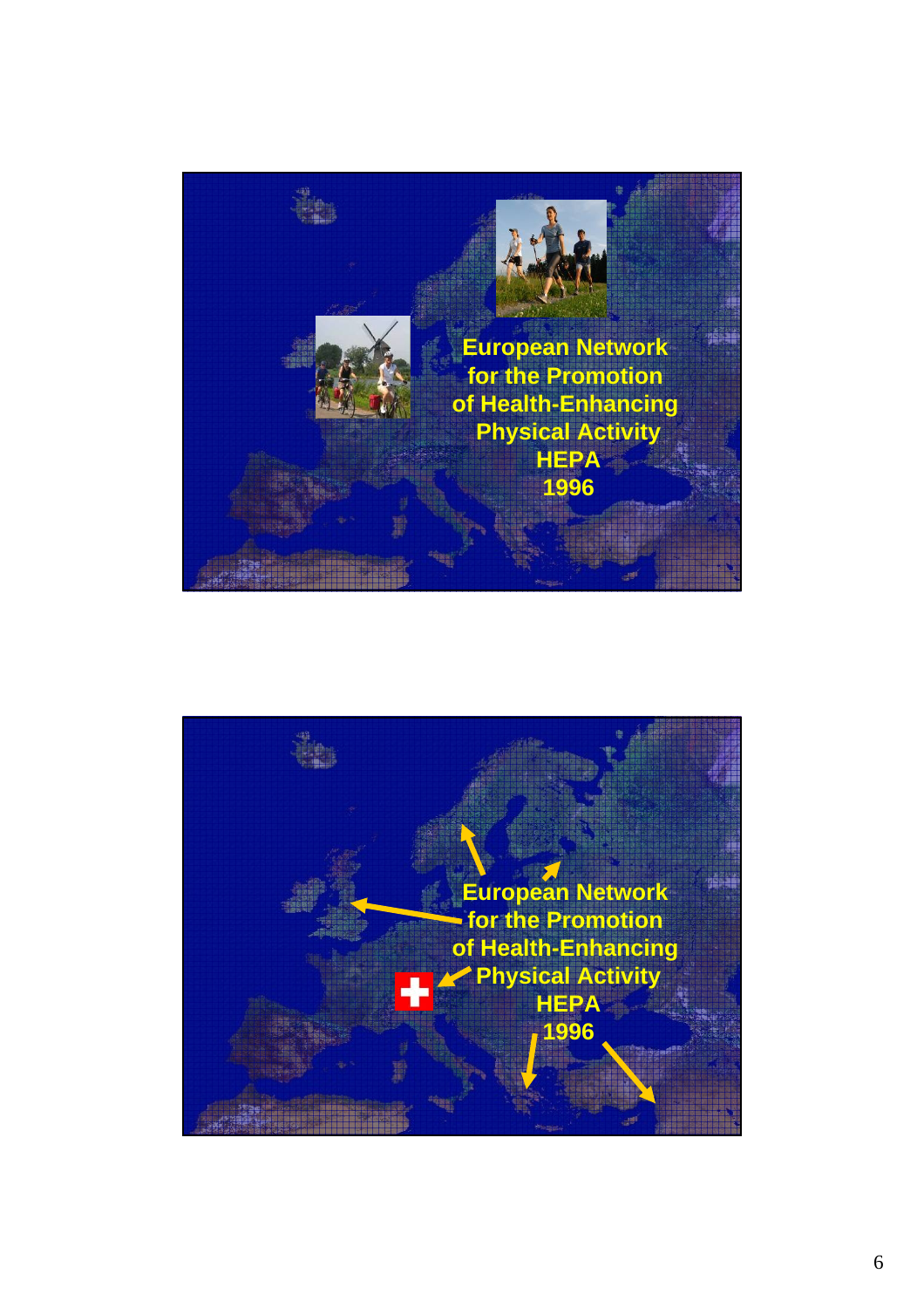

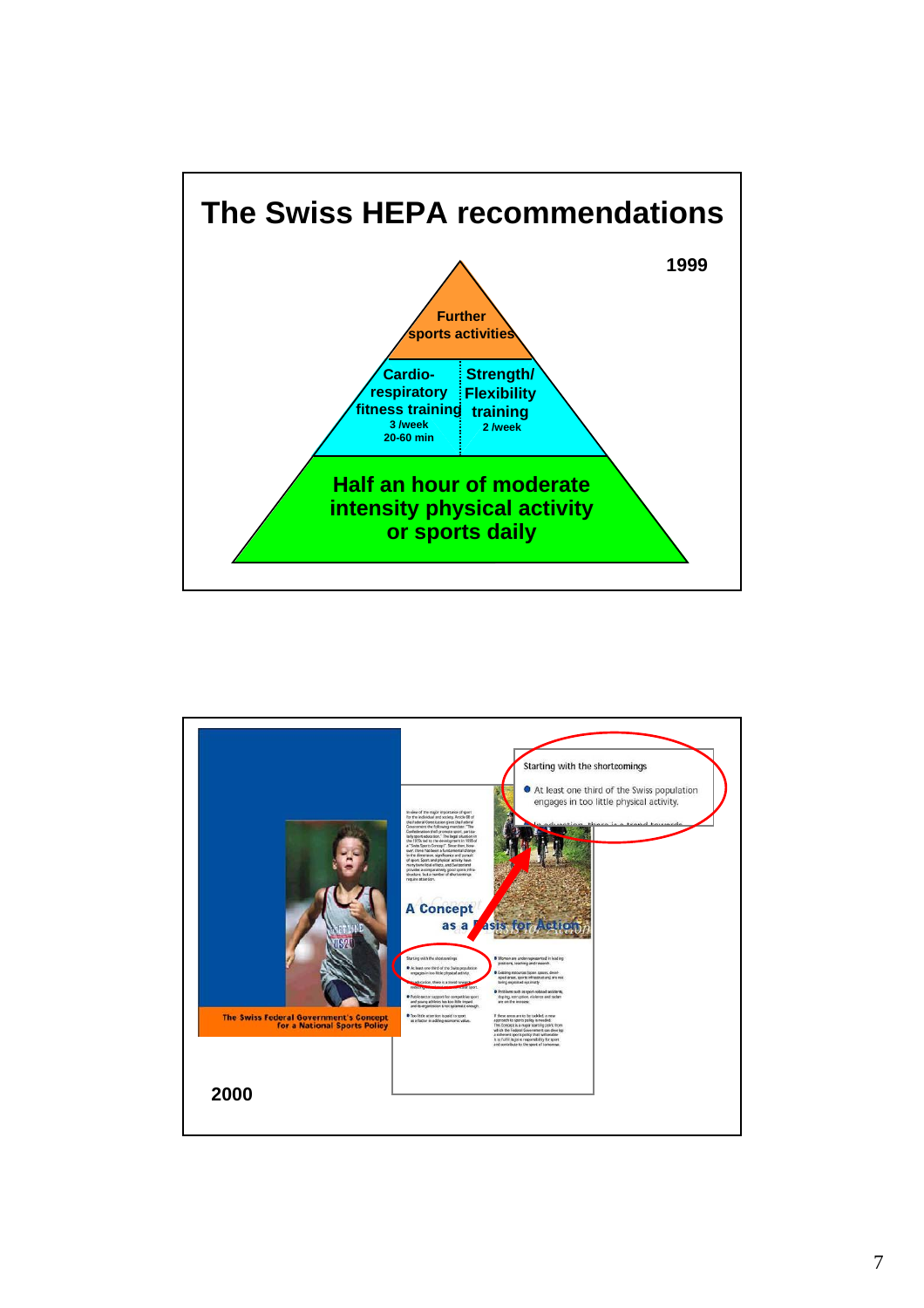

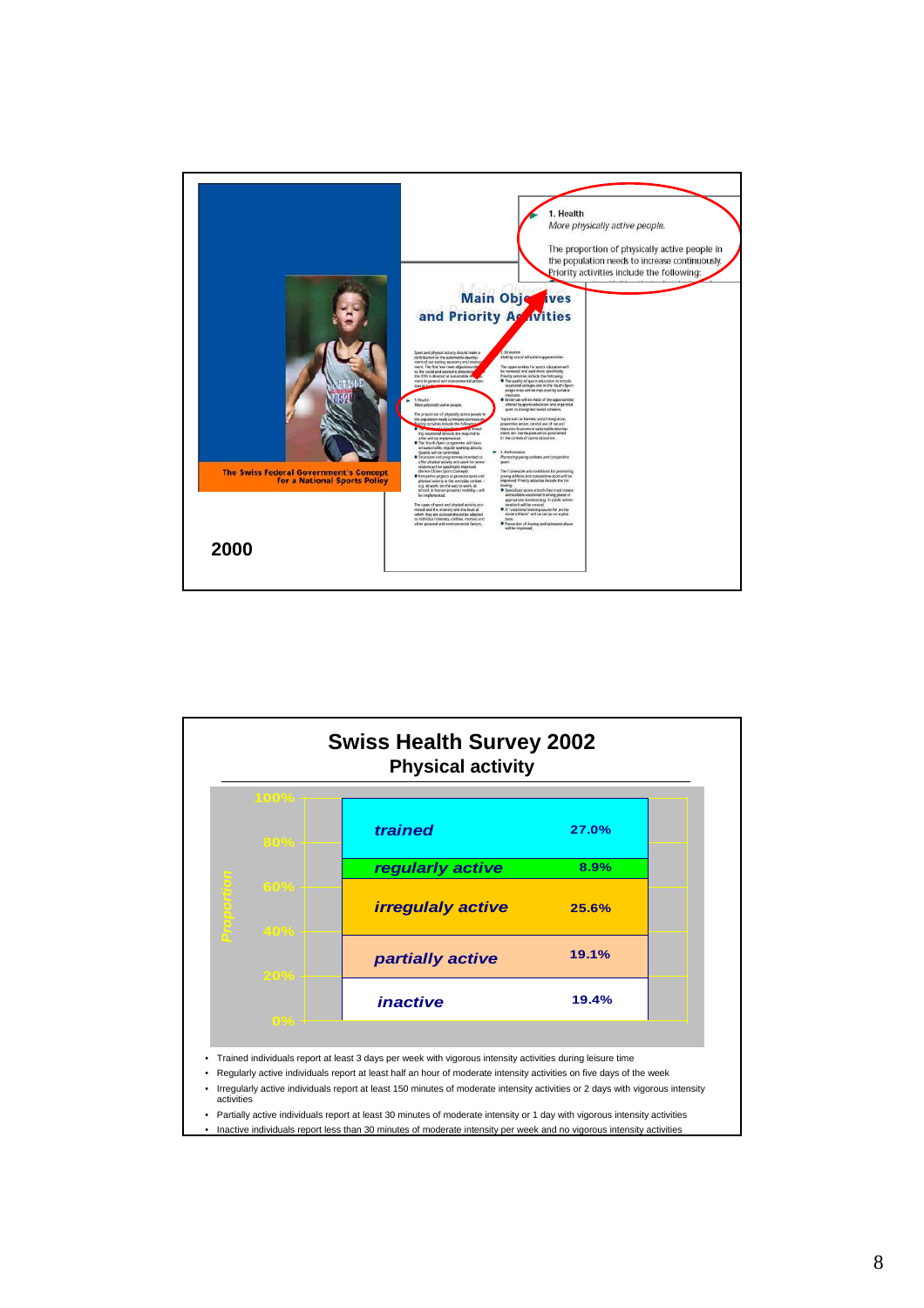

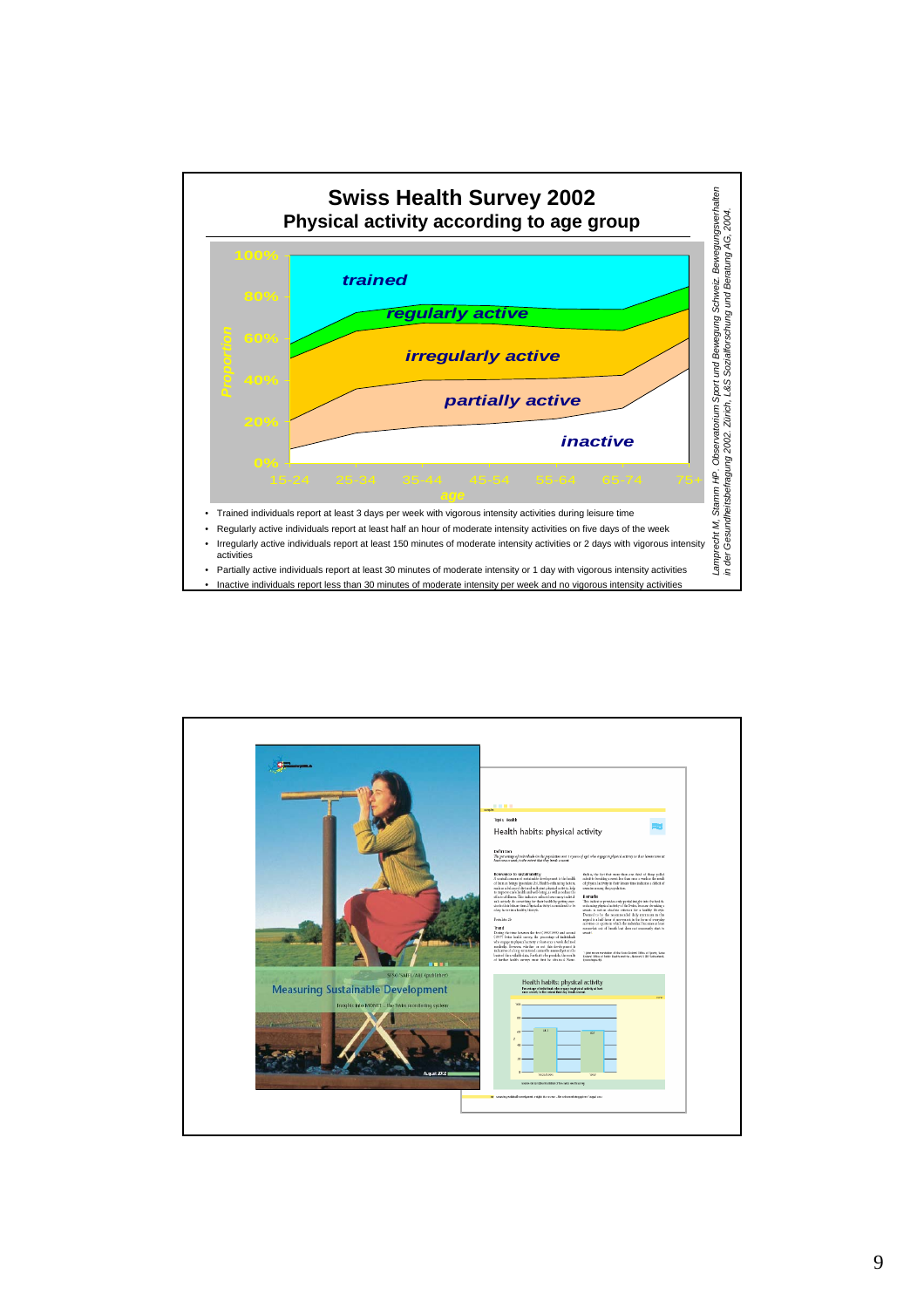

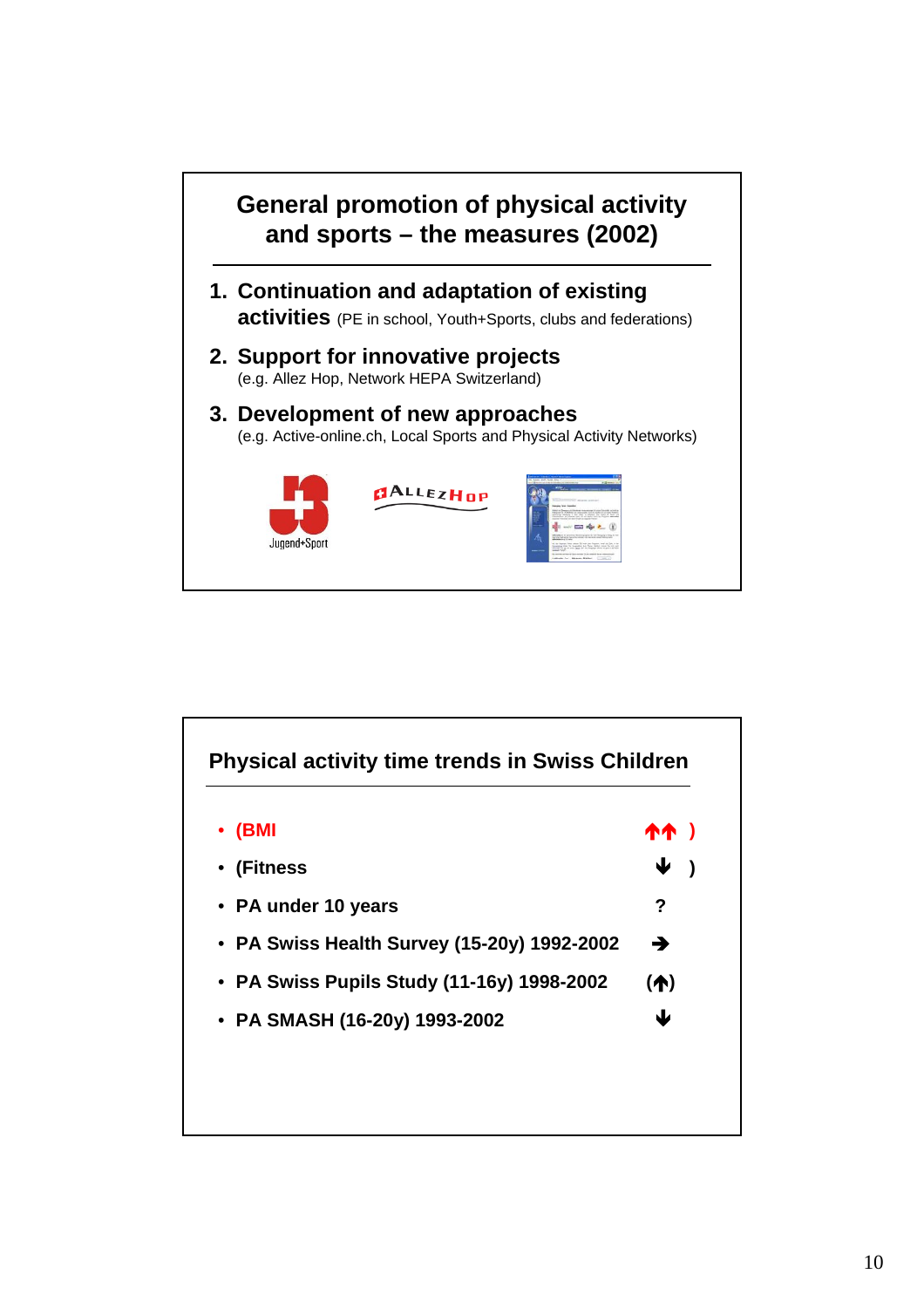

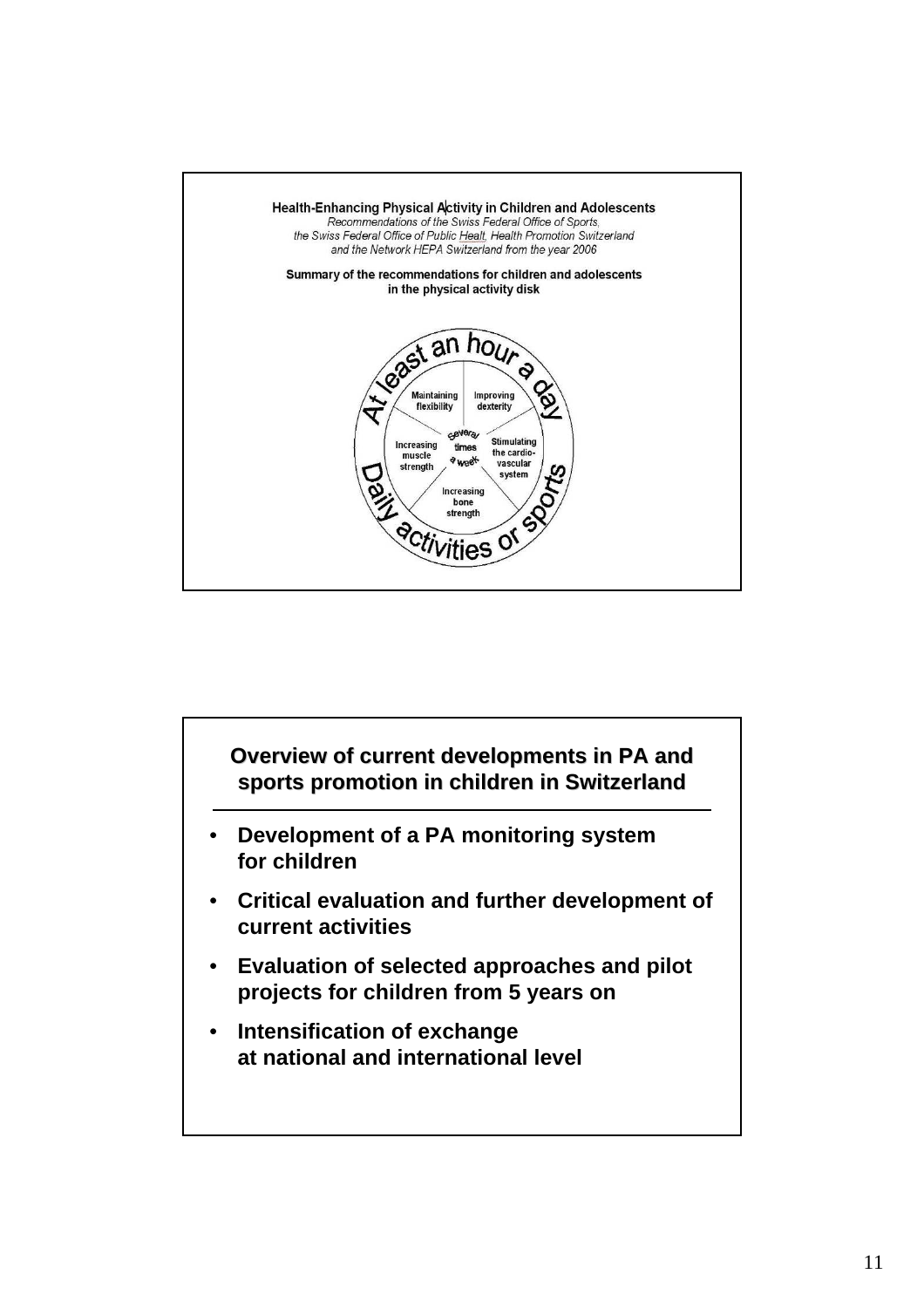

| Youth+Sports – evaluation results               |                        |
|-------------------------------------------------|------------------------|
|                                                 | 2005                   |
| Children/Adolecents (10-20)                     | 550'000                |
| <b>Active Instructors</b>                       | 53'200                 |
| <b>Courses / Camps</b>                          | 48'000                 |
| Sum paid to organizers / clubs                  | <b>35 million Euro</b> |
| <b>Certified instructors</b>                    | 107'784                |
| <b>Certified coaches</b>                        | 15'269                 |
| <b>Certified experts</b>                        | 5'358                  |
| <b>People in Training</b><br>(instr. / coaches) | 47'000                 |
| <b>Training Courses</b>                         | 2'516                  |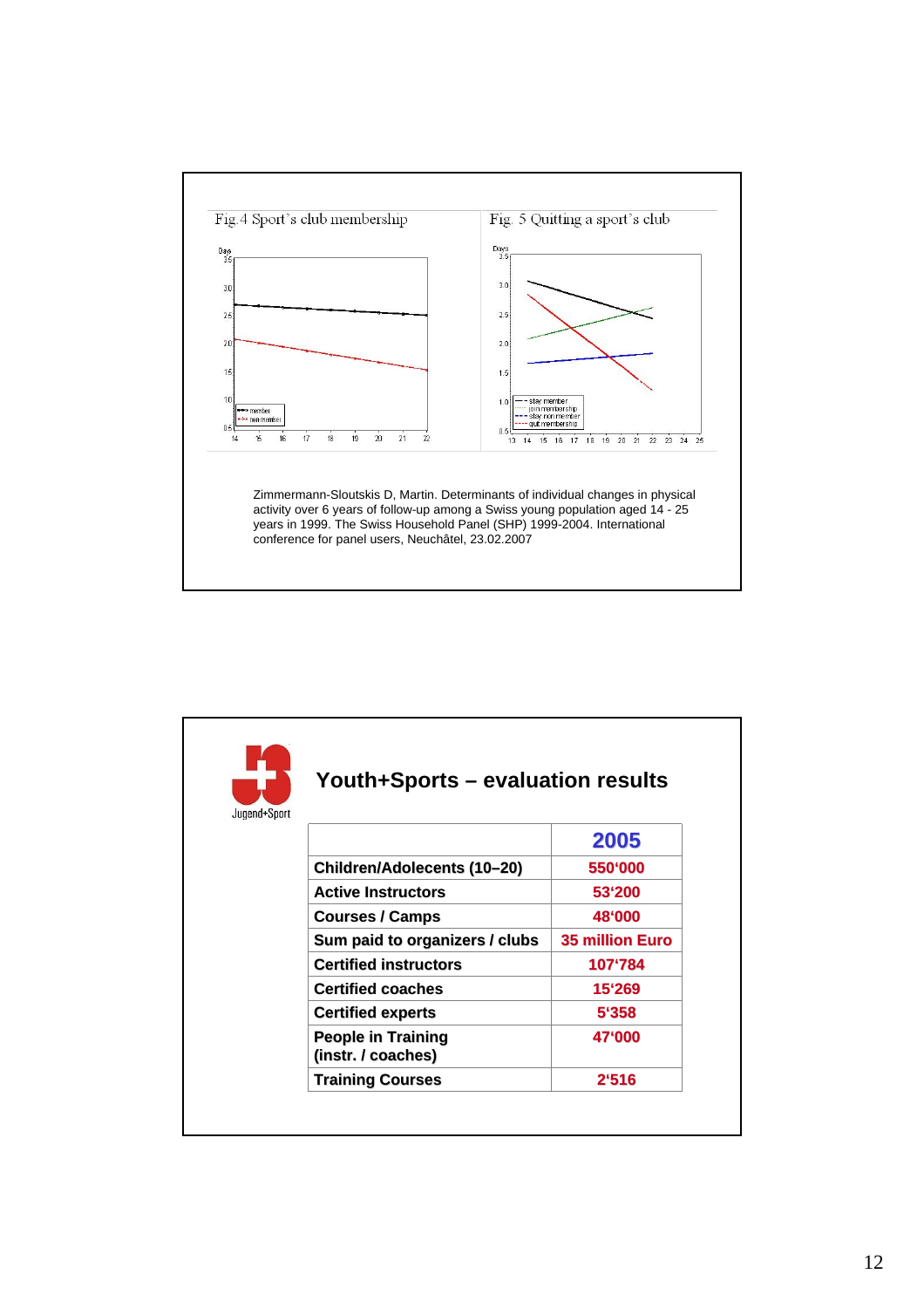

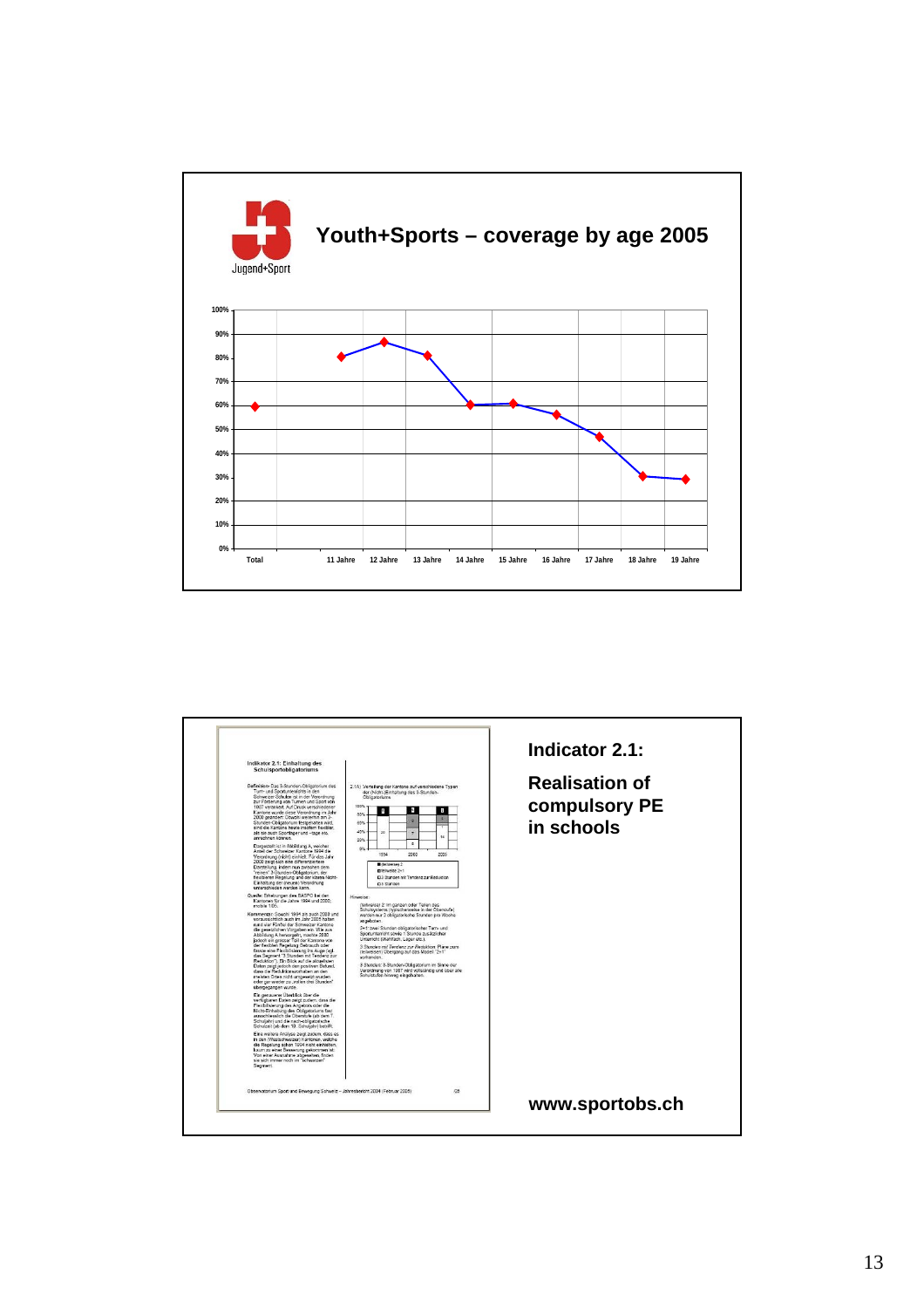

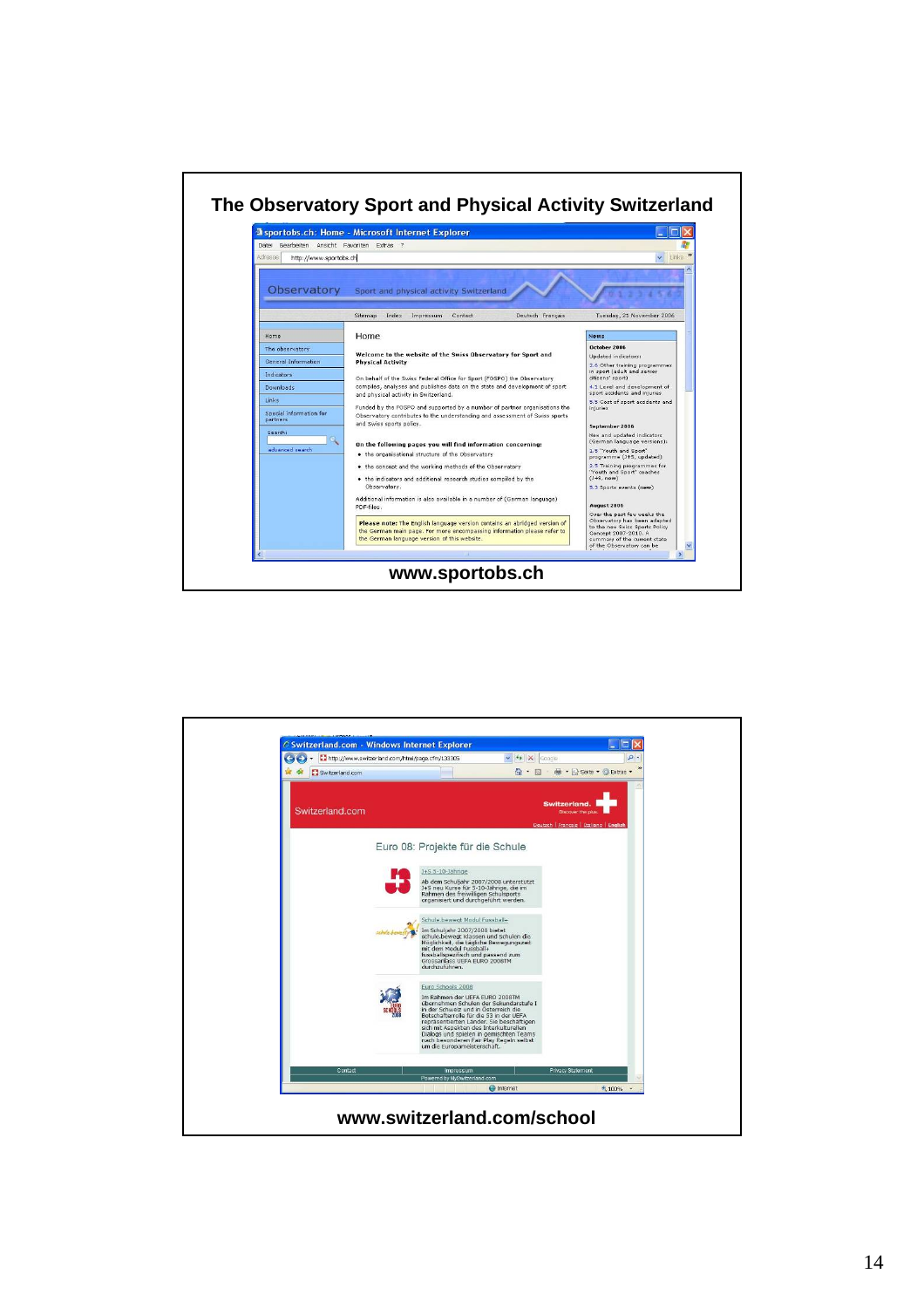